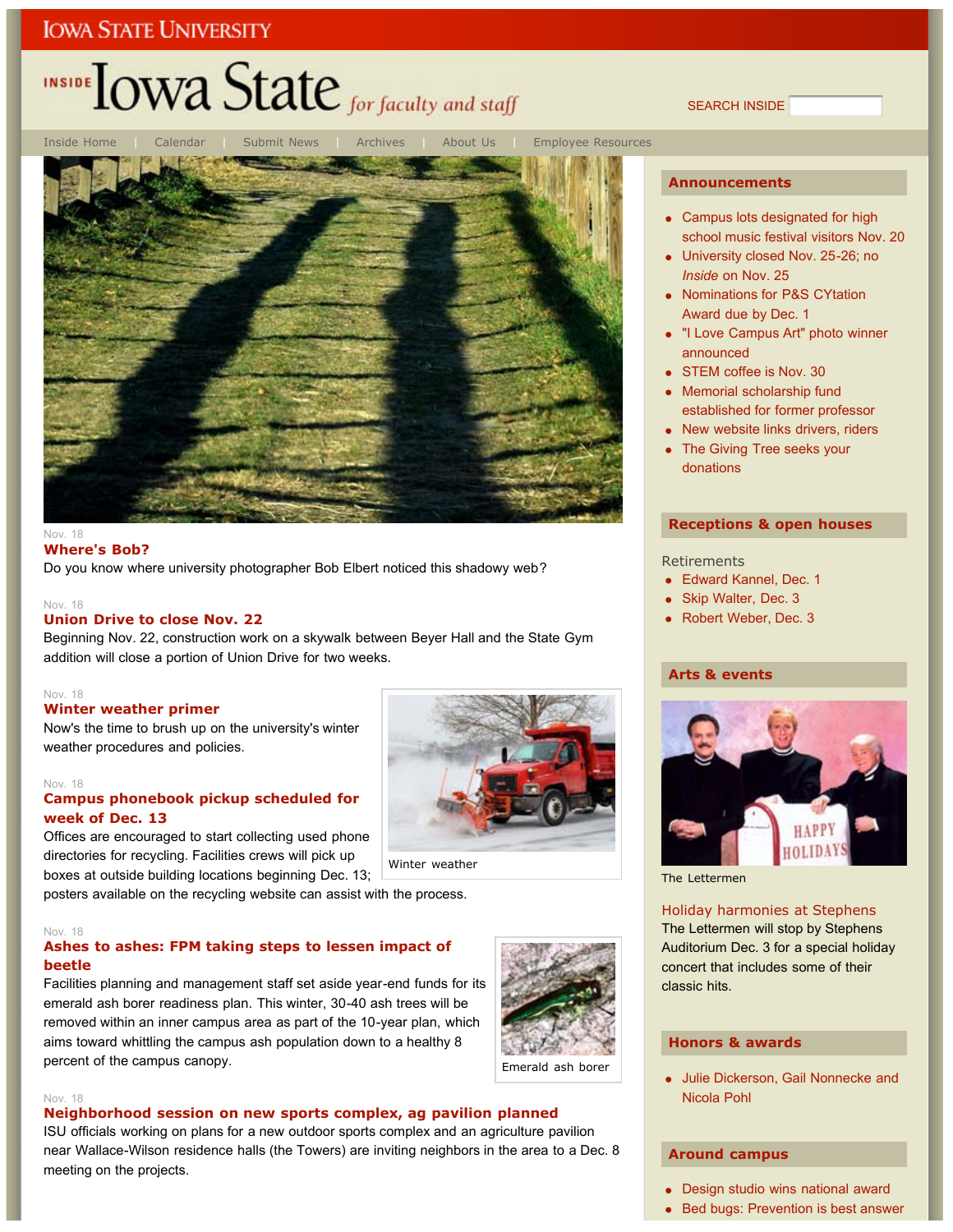Published by University Relations, inside@iastate.edu, (515) 294-7958, Ames, Iowa 50011. Copyright © 1995-2010, Iowa State University of Science and Technology. All rights reserved.

### English prof is a rising literary star

• Need some turkey advice?

### **Inside tools**

Print this edition (PDF) RSS | Twitter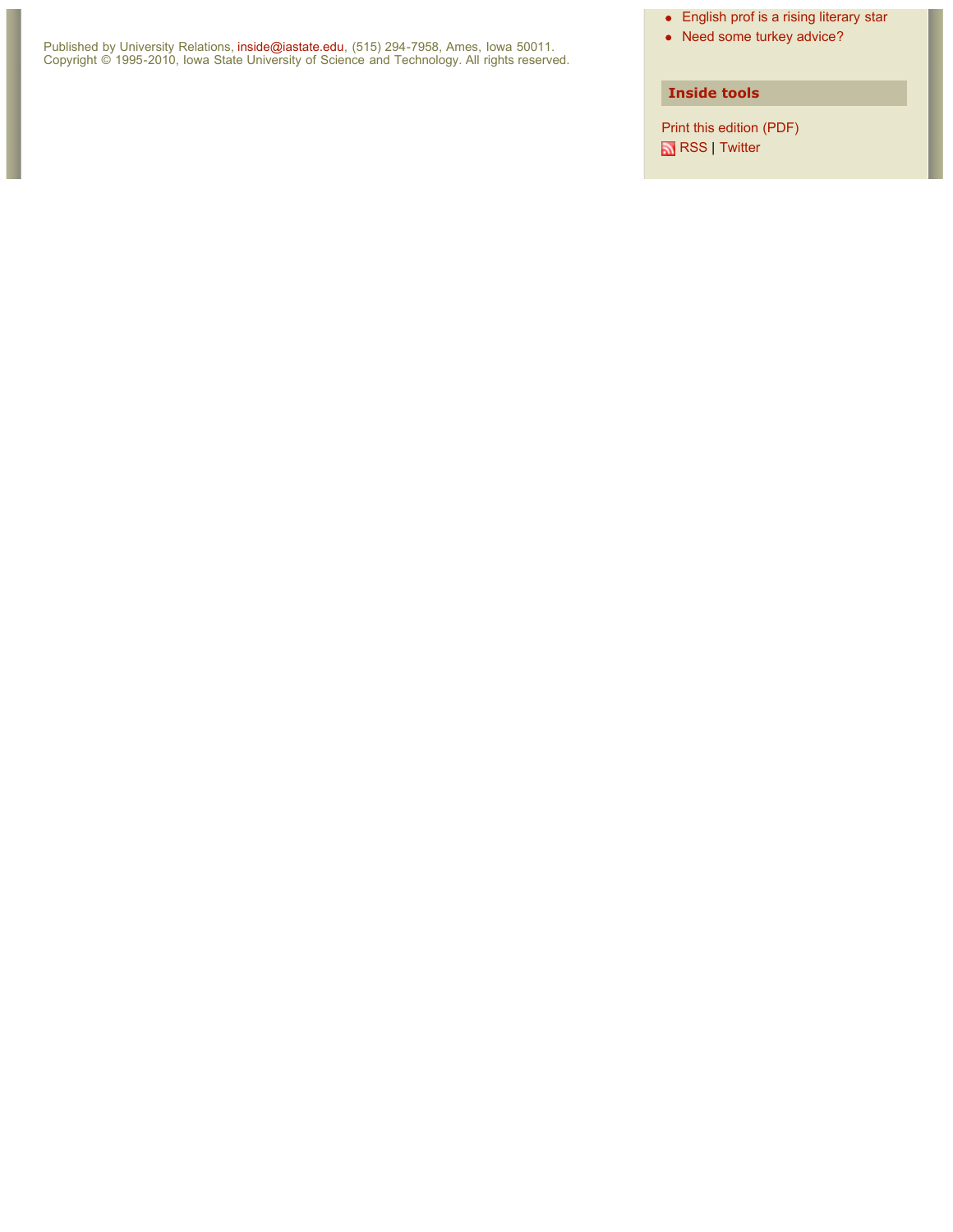# INSIDE LOWA State for faculty and staff

SEARCH INSIDE

Nov. 18, 2010



## **Where's Bob?**

University photographer Bob Elbert caught the November late afternoon sun casting long shadows across the run between corrals at the horse barns on the north side of campus.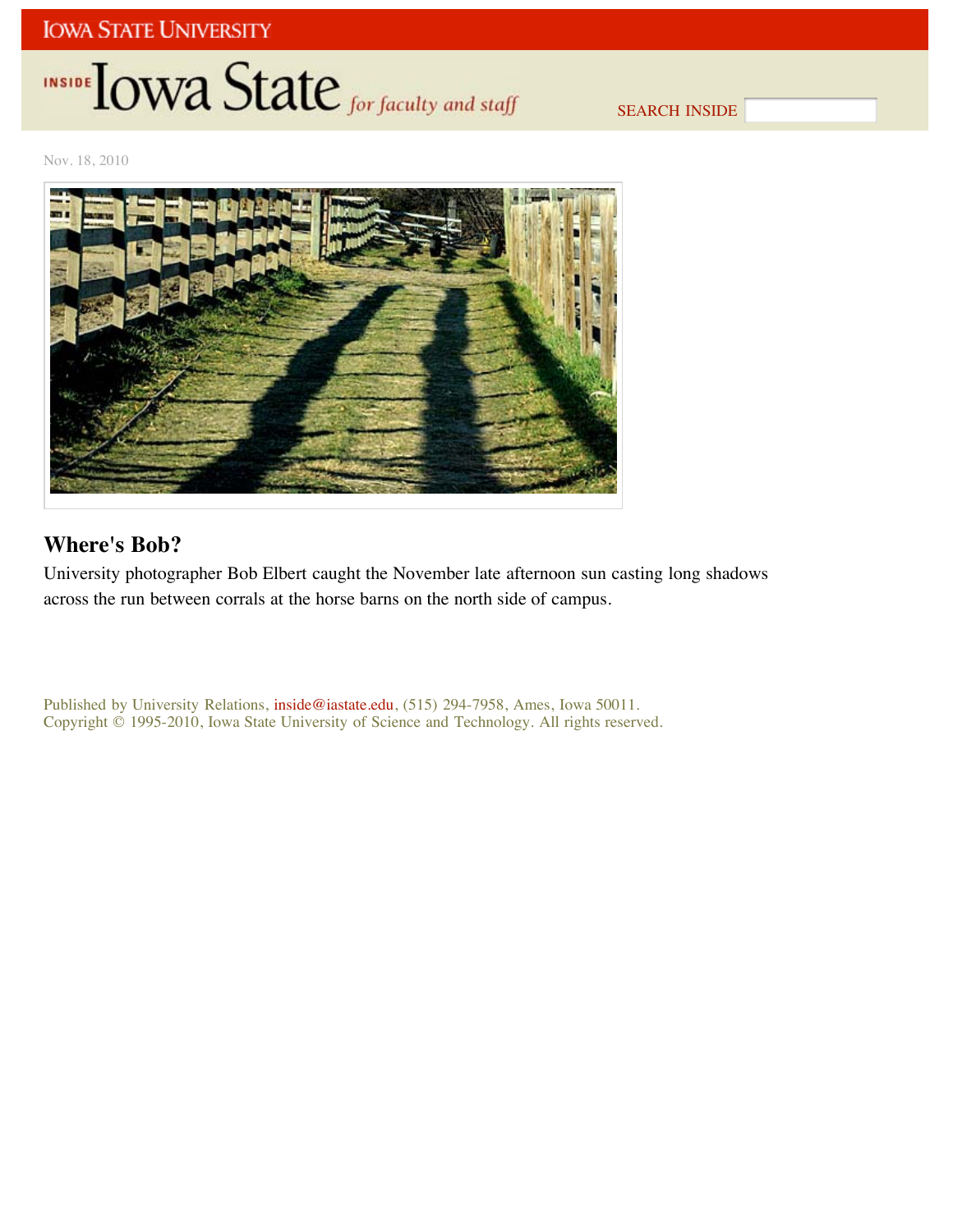# INSIDE **LOWA State** for faculty and staff

SEARCH INSIDE

Nov. 18, 2010

## **Union Drive to close Nov. 22**

by Erin Rosacker

For two weeks, beginning Nov. 22, the stretch of Union Drive between Sheldon Avenue and Bissell Road will be closed to vehicle and pedestrian traffic. Construction crews will fabricate the steel structure for a skywalk between Beyer Hall and the new recreation addition on the west side of State Gym.

Robert Ebel, construction manager in facilities planning and management, said the project should take two weeks to complete, allowing Union Drive to reopen Dec. 6.

Fencing will close off the area, including the north and south sidewalks along Beyer. The south doors of the Thielen Student Health Center will be open, but



pedestrian access will be available only from the north and west. The southeast entrance to Beyer also will be accessible.

Access to the parking area near Thielen (Lot 2) is available from Sheldon Avenue. The parking area at the Union Drive Community Center (Lot 59B) is open on Union Drive from the east.

### **CyRide rerouted**

The road closure will impact CyRide service on the Red (No. 1), Green (No. 2) and Purple (No. 7) routes -- including bus stop closures on Bissell Road and Union Drive.

The reroutes will close all bus stops on Union between Sheldon and Bissell, the Green and Purple stops along Bissell (south of Osborn Drive), and the Red stops on Union from Bissell to Lincoln Way. The Red route will be redirected along Sheldon and Lincoln Way. A temporary westbound Red route stop will be set up south of Friley Hall on Lincoln Way. The Purple and Green routes will be diverted from Bissell to Sheldon and Pammel Drive.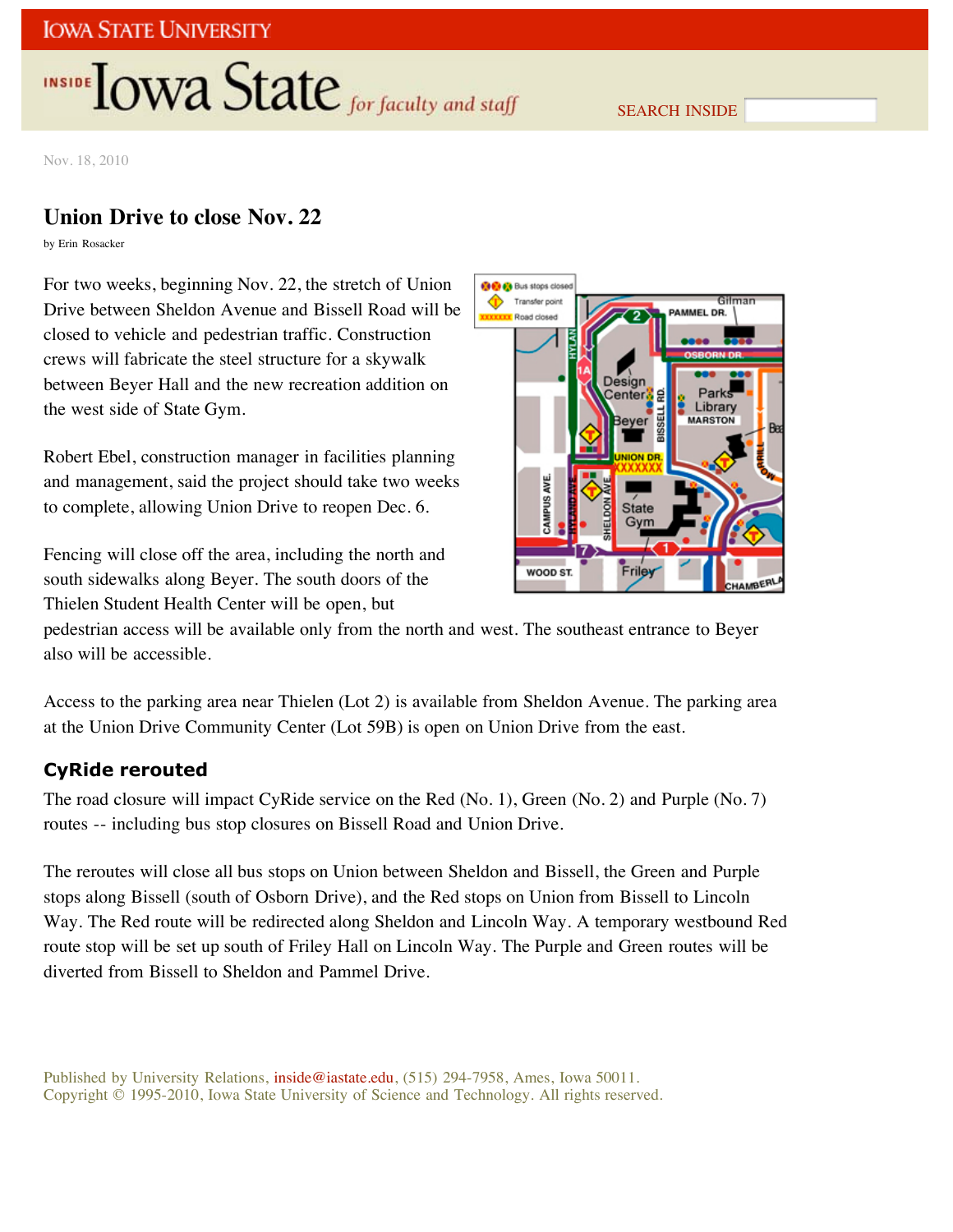## **INSIDE TOWA State** for faculty and staff

SEARCH INSIDE

Nov. 11, 2010

## **Winter weather primer**

by Diana Pounds

It's time to put an ice scraper in the glove compartment and brush up on the university's winter weather procedures and policies. Here's what you need to know:

## **Cancellations and closures**

For information on cancellations and closures, look to the:

- University homepage (www.iastate.edu)
- Campus information center, 4-4357
- Local radio and TV news

## **Where to park**

If your usual parking lot hasn't been cleared of snow by 7:30 a.m., you can park at:

- Iowa State Center (lots A3, A4, B5 and B6); CyRide will shuttle drivers to campus via the free orange route
- Lots 29 and 30, north of Molecular Biology
- Lot 41, north of General Services Building

## **If classes are canceled, but the university is** *not* **closed**

- University offices will remain open
- Employees who can't make it to work should contact their immediate supervisors
- Employees may request to make up the time, use vacation, or take leave without pay
- Staff covered by collective bargaining agreements should refer to language in the severe weather part of the contract

## **If the university is officially closed**

- Classes are canceled and most university offices are closed
- Vital operational areas (for example, security, food service, power plant, animal care, critical maintenance or snow removal) generally are not closed; employees will follow specific policies established for those areas
- Some staff members whose offices are closed may elect to work regular hours, with supervisor approval

## **Detailed severe weather policies and info**

- Winter Weather FAQ
- ISU Policy Library: "Severe Weather and Emergency Closings"
- Collective Bargaining Agreement (AFSCME) (PDF): See Article XI, Section 6, "Severe

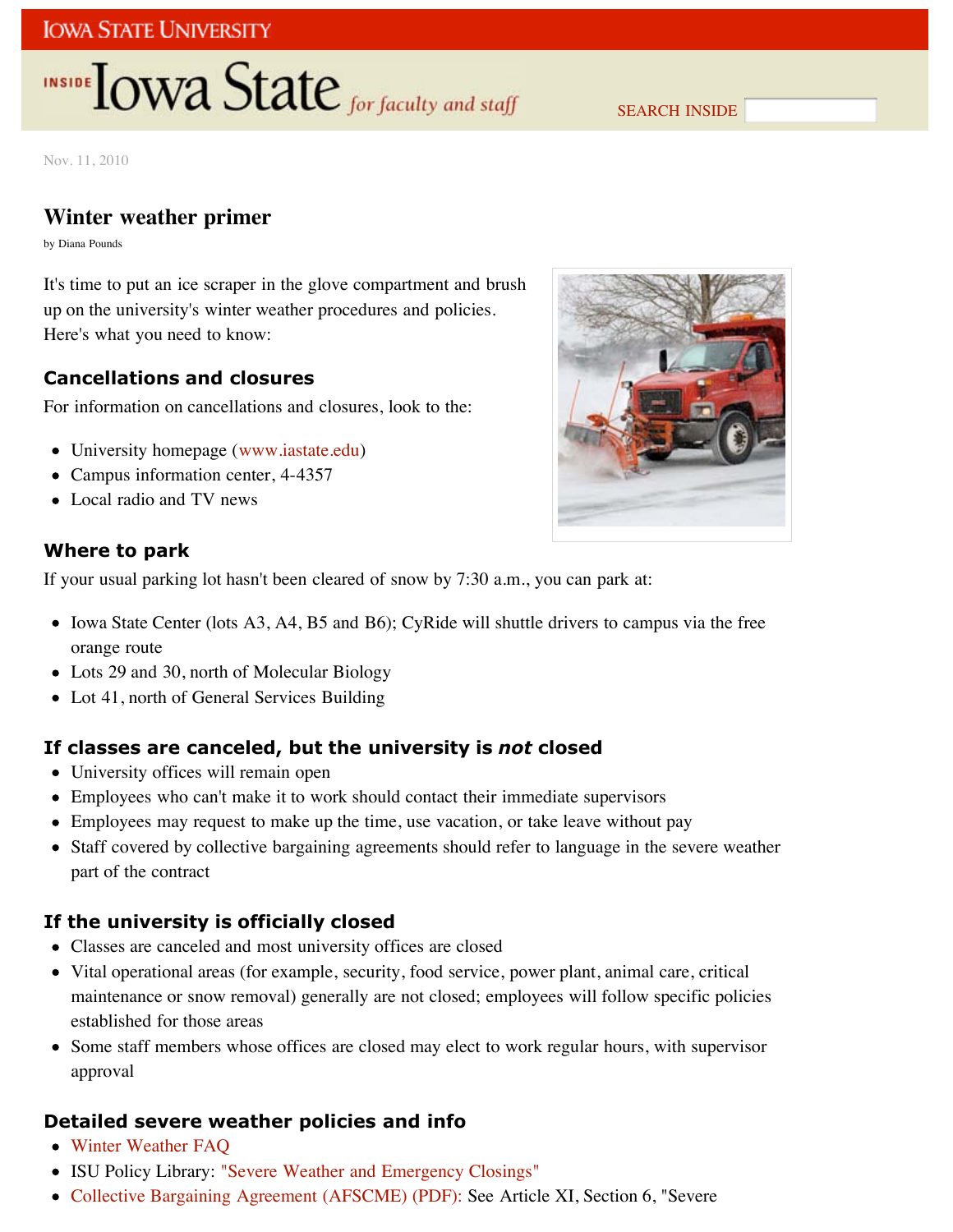Weather/Emergency Closings"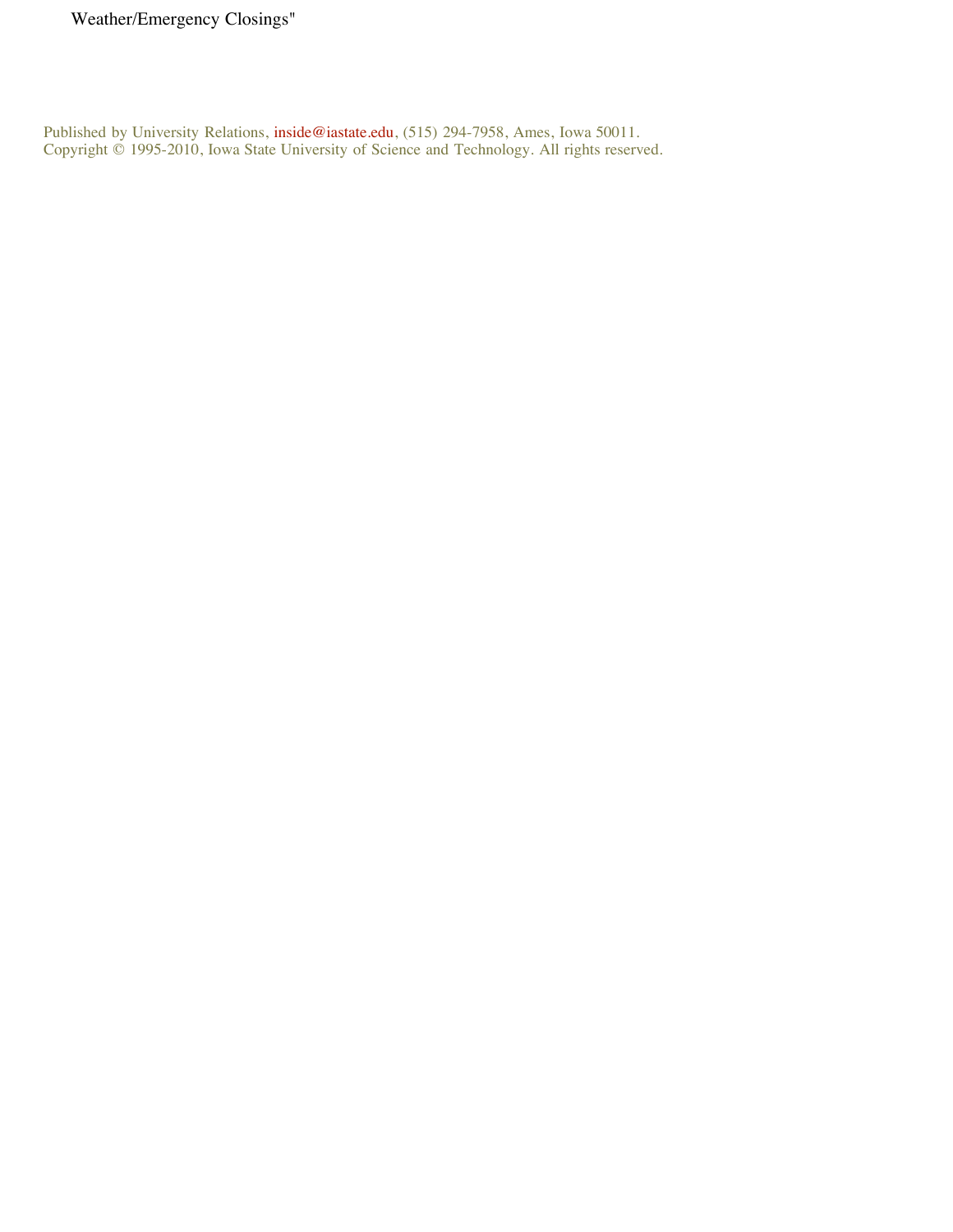## **INSIDE TOWA State** for faculty and staff

SEARCH INSIDE

Nov. 18, 2010

### **18th annual phonebook recycling is Dec. 13-17**

by Anne Krapfl

Old phonebooks -- such as the ISU directory, Qwest and Yellowbook -- will be collected for recycling the week of Dec 13. Building supervisors and custodial staff have been alerted. Employees are encouraged to check their workspaces for outdated phonebooks that are good candidates for recycling.

### **Start collecting now**

The directory companies will be delivering fall 2010 phonebooks in the next couple weeks. Iowa State stopped printing a campus directory this fall; the most up-to-date contact information is in the

### **Got a question?**

Questions about this year's phonebook recycling effort can be directed to Sue Mallas, recycling coordinator, 4-0692.

online directory. Departments can start collecting and boxing phonebooks anytime. Signs for the collection boxes can be printed from the phonebook recycling website (see "posters" in the left column).

### **Building pickups**

Facilities planning and management crews will collect the boxes from nearly 90 buildings -- on central campus, the student apartment neighborhoods, research park and Vet Med campus - beginning Monday, Dec. 13. If the weather cooperates, their task could be completed by the middle of that week. The building list (PDF) is online. It focuses on large buildings with many occupants. Employees in buildings not on the list who want to recycle are invited to take their phonebooks to a neighboring building.

Boxes should be brought to the designated building pickup location -- many times the loading dock - either Friday, Dec 10, or first thing on Dec 13.

### **Destination: Des Moines**

The phonebooks become part of the "mixed paper" supply the university recycles at International Paper in Des Moines. While the university has received a small cash-per-ton payment in the past, the current rate is \$0. Perhaps more important is the \$70/ton disposal fee Iowa State avoids by not treating the books as trash.

The university community recycled six tons of used phonebooks a year ago, down from 16 tons in 2008. FPM program coordinator Kelly McCool said that one reason for the decline is that university offices requested about 40 percent fewer phonebooks from the outside directory companies last fall. This fall, that ratio dropped to about 60 percent fewer outside directories requested than in 2008.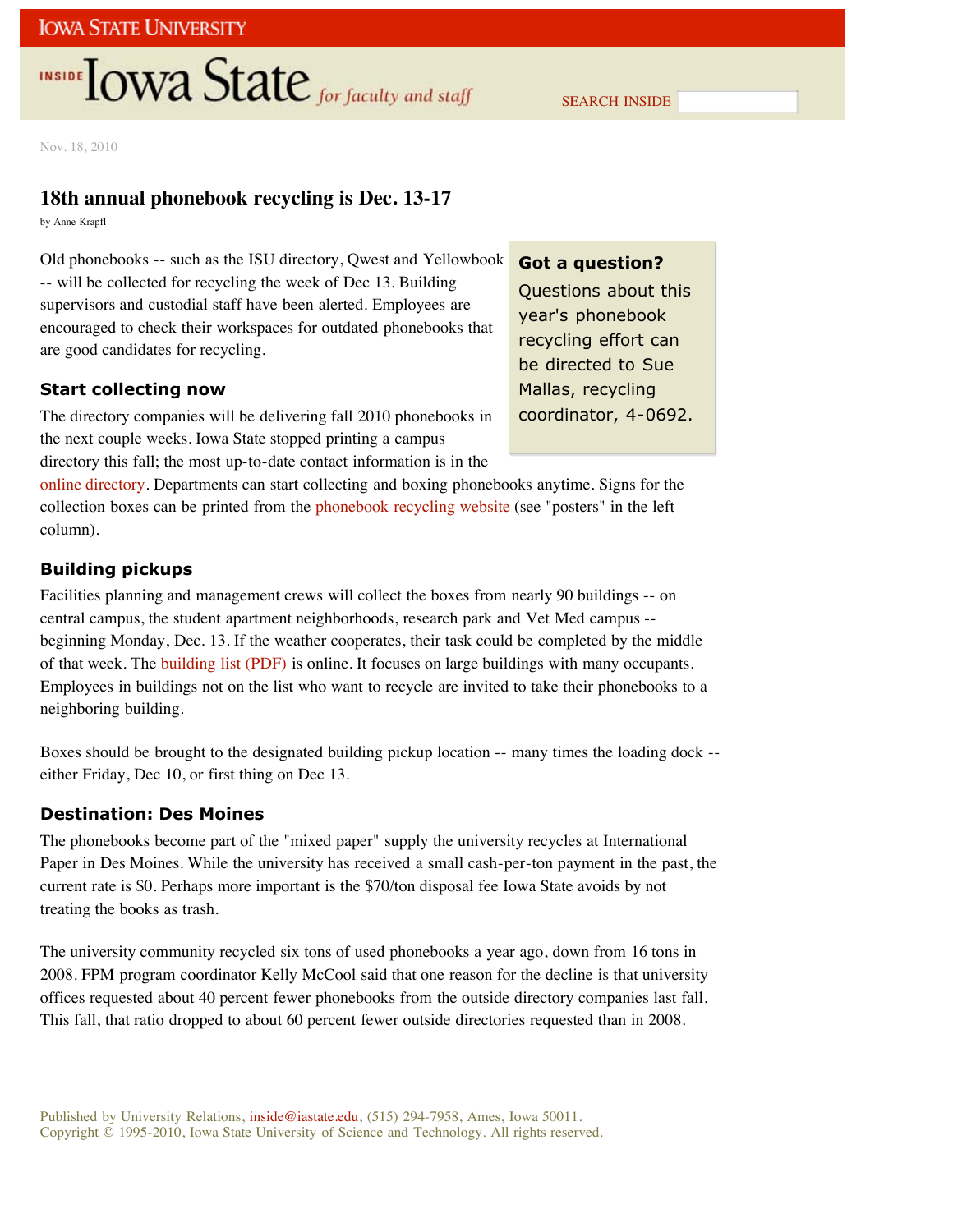# **INSIDE TOWA State** for faculty and staff

SEARCH INSIDE

Nov. 18, 2010

### **Ashes to ashes: FPM taking steps to lessen EAB impact**

by Erin Rosacker

Although it's an estimated 10 years away, the imminent arrival of the devastating emerald ash borer (EAB) prompted facilities planning and management to develop a readiness plan to help minimize the cost and impact of losing the campus ash tree population all at once. At the close of the last fiscal year, FPM staff earmarked about \$30,000 in unused funds and invested it in the EAB plan.



Adult emerald ash borer. *Photo courtesy of the U.S. Department of Agriculture.*

"We want to ease ourselves into this -- financially and aesthetically," said Rhonda Martin, campus landscape architect in FPM.

As part of the FPM readiness plan, every ash tree (1,260) on campus was cataloged and rated on a scale of one to five. The weakest ash trees (28), many of them dying, were removed over the last two years. Still, approximately 20 percent of the ISU campus tree population consists of ash trees, which come in four varieties -- black, green, white and blue. FPM's plan is to gradually cut back to a healthier 8 percent (about 500).

The year-end money will help achieve that ratio within an inner campus area (see map below) through removal of 30 to 40 ash trees. Tree removal will take place over winter break -- an optimal time for two reasons: Heavy equipment does less damage to firm ground, and pedestrian and vehicular traffic will be lighter. For each ash that is removed, a replacement tree will be planted. Replanting will begin next spring with a diverse selection of varieties, Martin said.

### **Part of the plan**

FPM staff worked with several departments, such as forestry, horticulture and landscape architecture, to identify which ash trees are important to outdoor teaching lab activities. Once the emerald ash borer arrives in the area, every effort will be made to save those trees. Currently, the best method is a root injection of pesticides, an annual process that will be required for the life of the tree.

Early steps in the EAB readiness plan already were implemented. Ash trees have not been planted on campus since 2005, and FPM has not required construction and utility crews to protect ash trees near their projects. As budgets allow, ash trees will be removed in other

## **What about my trees?**

Homeowners are not being encouraged to remove all of their ash trees. Damaged or dying trees could be taken down initially (they attract infestation), but healthy ash trees still can be enjoyed for the next several years. If you have several ash trees, think about planting and establishing a replacement variety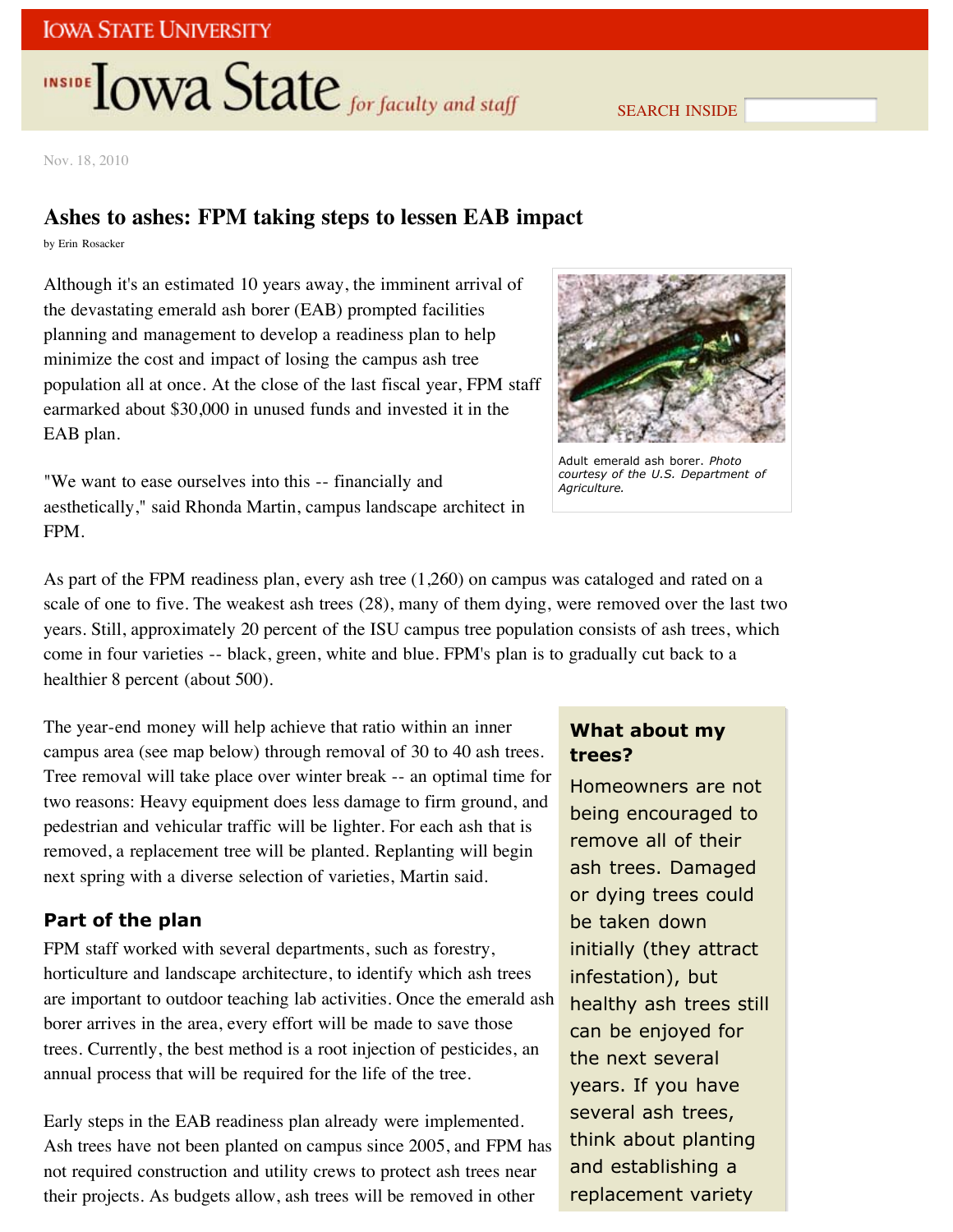areas of campus in the years leading up to the insect's arrival.

## **Treecycling**

The felled ash trees will be put into FPM's "treecycle" program, which keeps nearly all of the wood for use on campus. The largest trees can be used for lumber or furniture and woodworking projects. Smaller branches and trees will be chipped into mulch, and the leftover wood will be made available to the public through the free wood program (near the coal pile on the east side of Haber Road).

## **About the emerald ash borer**

The emerald ash borer was first discovered in Michigan, a suspected hitchhiker in wooden packaging from Asia. The "green menace" swept across portions of the upper Midwest, leaving no ash tree unaffected. The insect was found this summer on a Mississippi River island on the eastern edge of Allamakee County in northeast Iowa.

now if your landscape allows.

ISU horticulture professor and chair Jeff Iles has offered some recommendations for homeowners, and ISU Extension has developed an EAB website with additional information and resources.

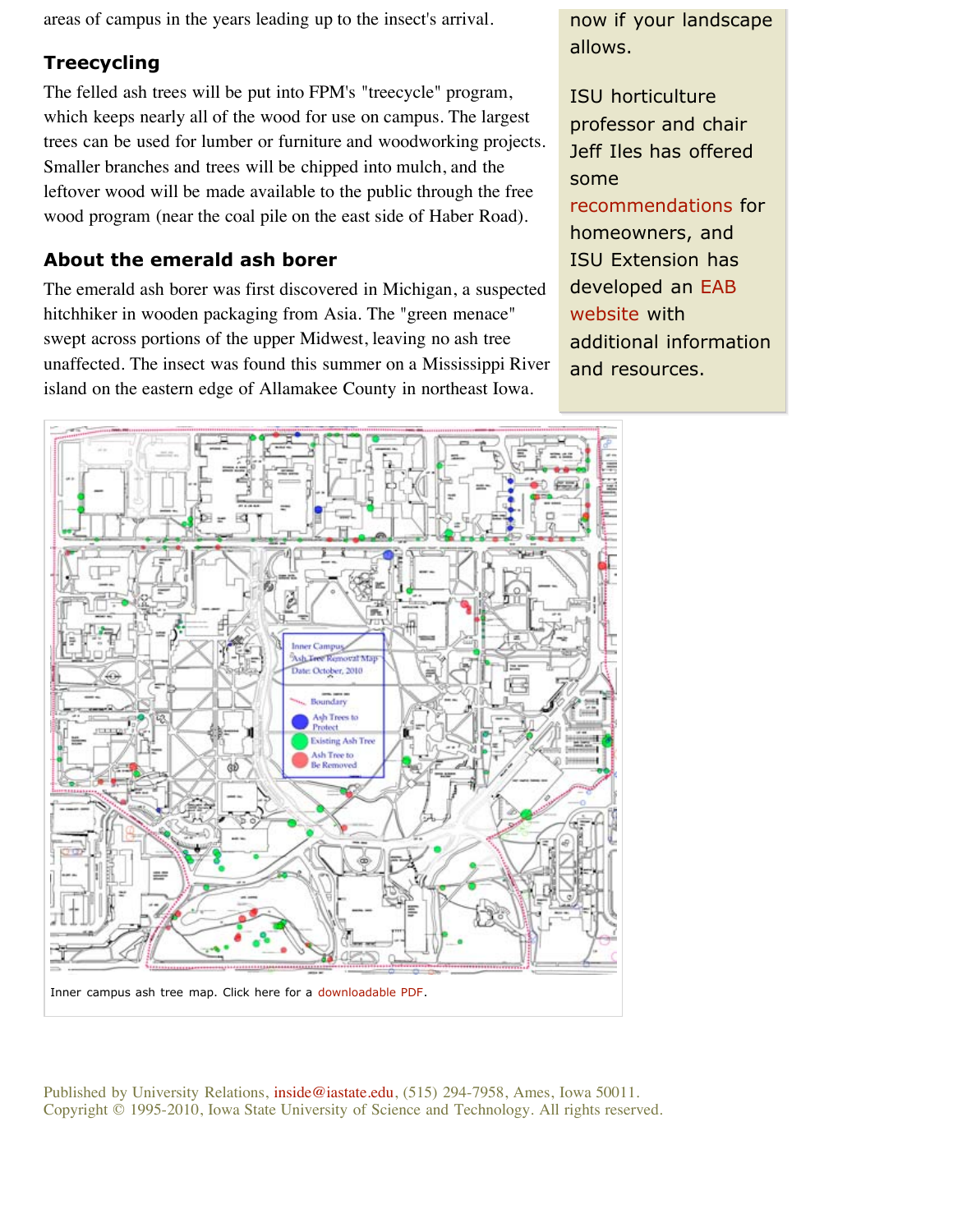# **INSIDE TOWA State** for faculty and staff

Nov. 18, 2010

## **Neighborhood session on new sports complex, ag pavilion planned**

by Diana Pounds

ISU officials working on plans for a new outdoor sports complex and an agriculture pavilion near Wallace-Wilson residence halls (the Towers) are inviting neighbors in the area to a Dec. 8 meeting on the projects. The meeting begins at 7 p.m. in the Knapp Storms Dining Complex.

Vice president Warren Madden, athletics director Jamie Pollard and animal science department chair Maynard Hogberg are among officials who will be on hand to discuss the plans, answer questions and seek input from neighbors. Representatives from RDG Planning and Design also will attend the meeting.

ISU recently received permission from the state Board of regents to hire RDG to develop plans for the \$10.7 million sports complex that will be located in the green space east of the Towers. The complex will include practice and competition facilities for Cyclone soccer, track and softball. Construction is scheduled to begin in June.

A new pavilion for Iowa State's College of Agriculture and Life Sciences received a jump-start last fall when Ames couple Marvin and Janice Walter pledged \$1.5 million to the project. About \$3.2 million in commitments have been raised for the \$7 million facility, which will include an arena, classrooms and animal holding areas. The pavilion will provide a setting where students in animal agriculture will interact with animals through courses, agricultural judging and skills competition.

The proposed location of the pavilion is the southwest corner of Mortenson Road and Gateway Hills Drive, on land currently used by the department of animal science's equine program. The design process for the facility will begin after fund raising has been completed.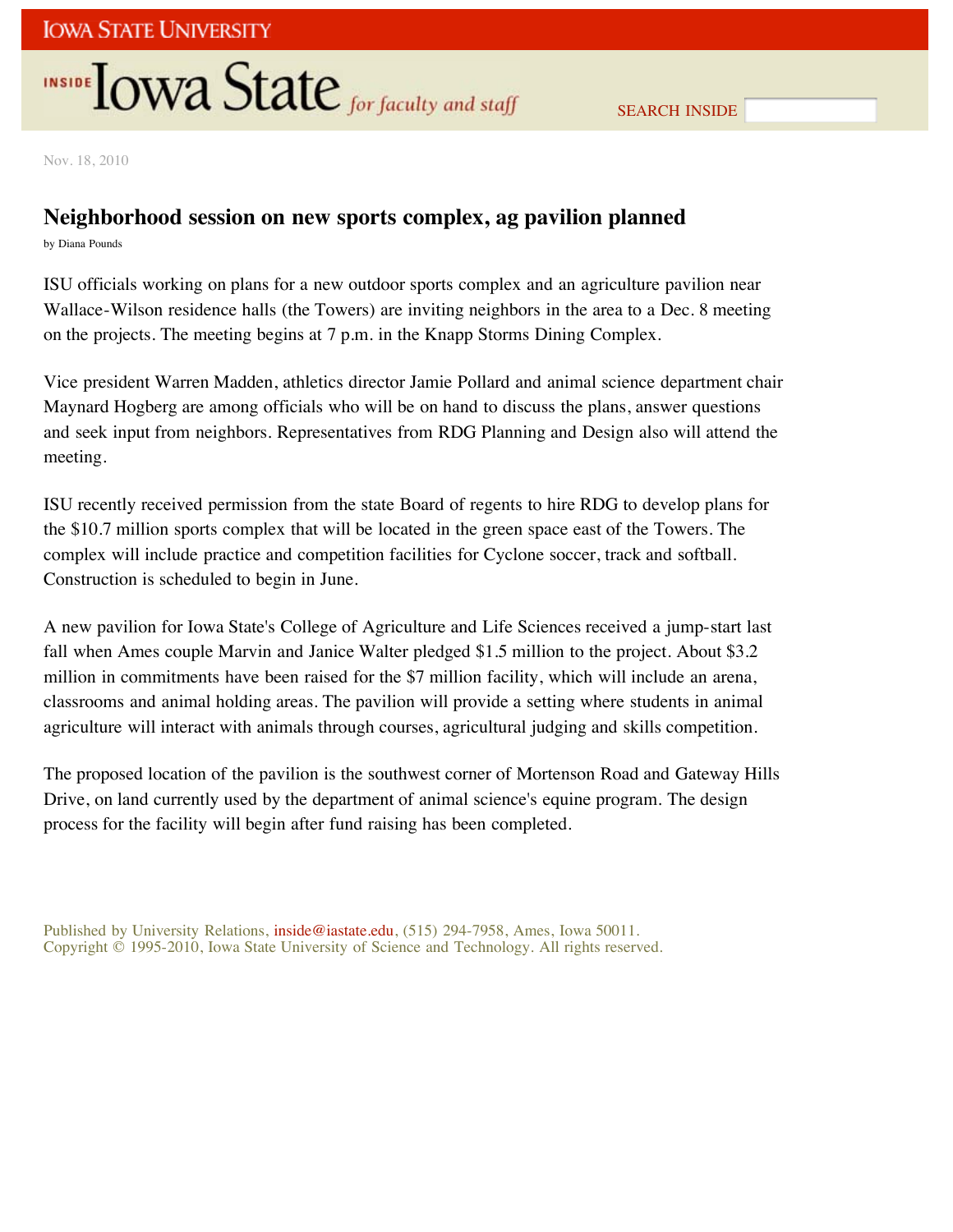# INSIDE **IOWA State** for faculty and staff

SEARCH INSIDE

Nov. 18, 2010



## **Holiday harmony with The Lettermen**

Doo-wops and fa-la-la-la-las will combine at 7:30 p.m. Dec. 3 when 1960s pop stars, The Lettermen, take the stage at Stephens Auditorium for a special holiday concert.

The Lettermen launched their career in 1961 with the hit single, "The Way You Look Tonight." Other classics by the trio include "When I Fall In Love," "Put Your Head on My Shoulder" and "Goin' Out of My Head/Can't Take My Eyes Off You."

Donovan Tea and Mark Preston join the group's founder Tony Butala for this holiday concert, which will include performances of The Lettermen's pop hits, plus unique twists on classic holiday favorites.

Tickets are \$33 and \$37 (youth, \$25; ISU students, \$20), and are available online or at the Iowa State